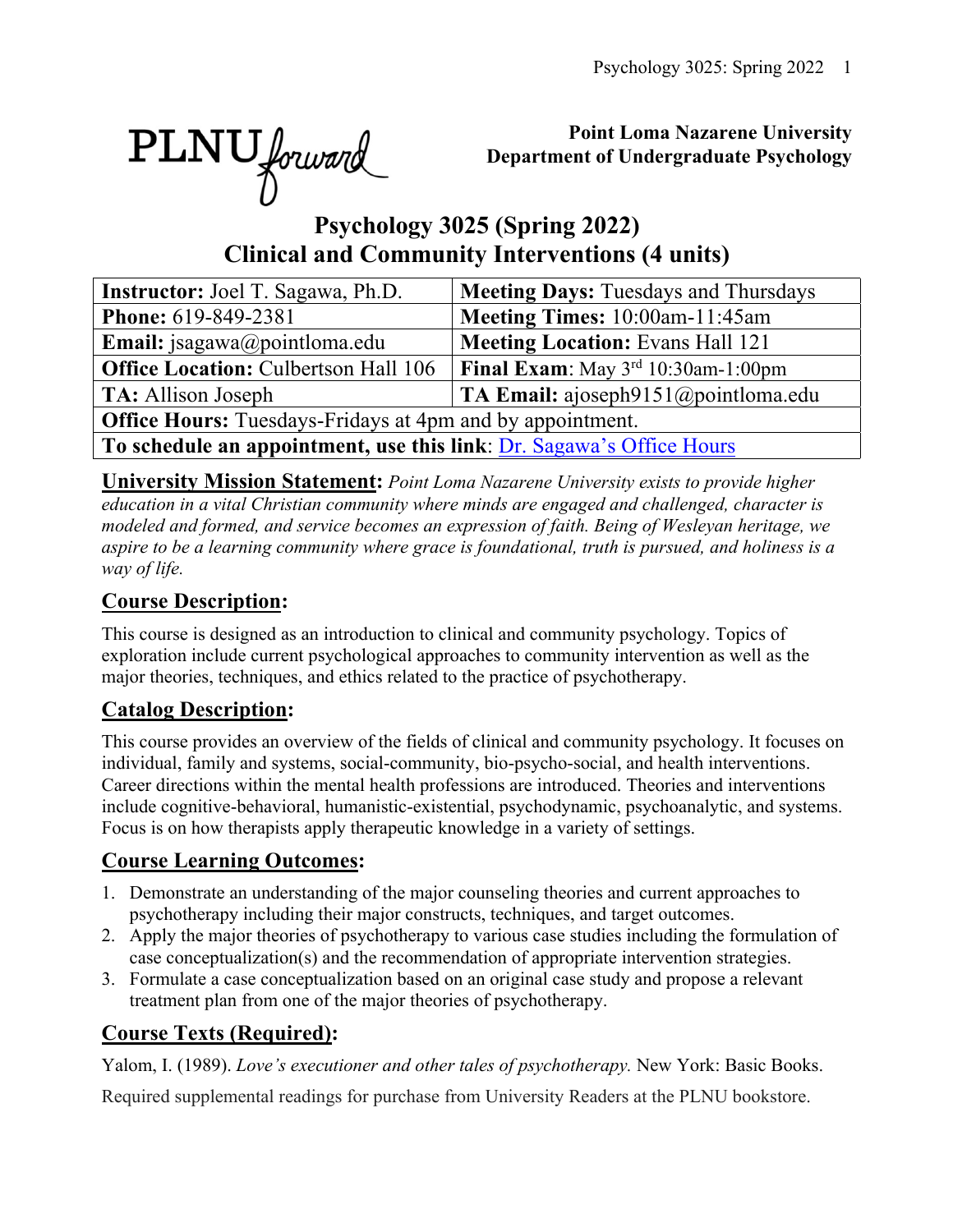# **Course Requirements:**

- 1. Participation: Participation is required and is figured into your final grade.
- 2. Reading Quizzes: Students are expected to read the assigned texts and complete all 5 reading quizzes. All quizzes can be found on canvas and must be submitted on time for credit.
- 3. Application Assignments: There will be a total of 5 application assignments due throughout the semester. All application assignments can be found on canvas and must be submitted on time for credit.
- 4. Exams: There are a total of two exams throughout the semester.
- 5. Therapeutic Orientation Paper: Students are required to write a paper in which they will be asked to apply one of the major theories of psychotherapy to the life of an imaginary client. A description of the therapeutic orientation paper and grading rubric is listed on canvas.

# **Grading:**

Participation: (200pts) 25% Therapeutic Orientation Paper: (200pts) 25%

Reading & Application Assignments (200pts) 25%

- Quizzes: (100pts)
- Application Assignments: (100pts)

Exams 1 and 2: (200pts) 25%

- $\bullet$  Exam 1 (100pts)
- Exam  $2(100pts)$

### **Total: (800 pts) 100%**

|           | $A = 93-100\%$<br>$A - = 90-92\%$ | B.        | $B+ = 88-89\%$<br>$= 84-87\%$<br>$B = 80-83\%$ | $\mathcal{C}$ | $C_{+}$ = 77-79%<br>$= 70-76\%$<br>$C_{-}$ = 65-69% |   | $D^+ = 62-64\%$<br>$D = 55-61\%$<br>$D = 50-54\%$ |
|-----------|-----------------------------------|-----------|------------------------------------------------|---------------|-----------------------------------------------------|---|---------------------------------------------------|
|           |                                   |           |                                                |               |                                                     |   | $F =$ Below 50%                                   |
| Z Score   | $A = 1.33$                        |           | $B^+ = 0.67$                                   |               | $C^+$ = -0.33                                       |   | $D^+ = -1.67$                                     |
| $A - = 1$ |                                   |           | $B = 0.33$                                     | $\mathbf C$   | $=$ $-1$                                            | D | $=$ $-2$                                          |
|           |                                   | $B - = 0$ |                                                |               | $C_{-}$ = -1.33                                     |   | $D = -2.33$                                       |
|           |                                   |           |                                                |               |                                                     |   | $F = Below -2.33$                                 |

# **Course Policies:**

Percentage Score

- 1. Office Hours: Students are free to sign up for any open time during the instructor's office hours by using the link located at the top of this syllabus or using the link located on the homepage of our canvas course. Appointments are generally honored as long as the student provides the instructor with 24 hours advanced notice. In the event that the student does not provide the instructor with 24 hours advanced notice, the instructor may not be available during their office hours as they may need to be away from their office due to other commitments.
- 2. Email: Most often, you will receive a response to your emails from the instructor of this course within 7 days. As there may be times where you encounter a delayed response from your instructor over email, students are encouraged to schedule a time to speak with their instructor during the instructor's office hours and to use these office hours as a primary means of communication. In the event that a student has a logistical question (e.g., where to find an assignment, when an assignment is due, how to submit an assignment, etc.), students are encouraged to contact the TA for this course, as they are likely to respond to your email in a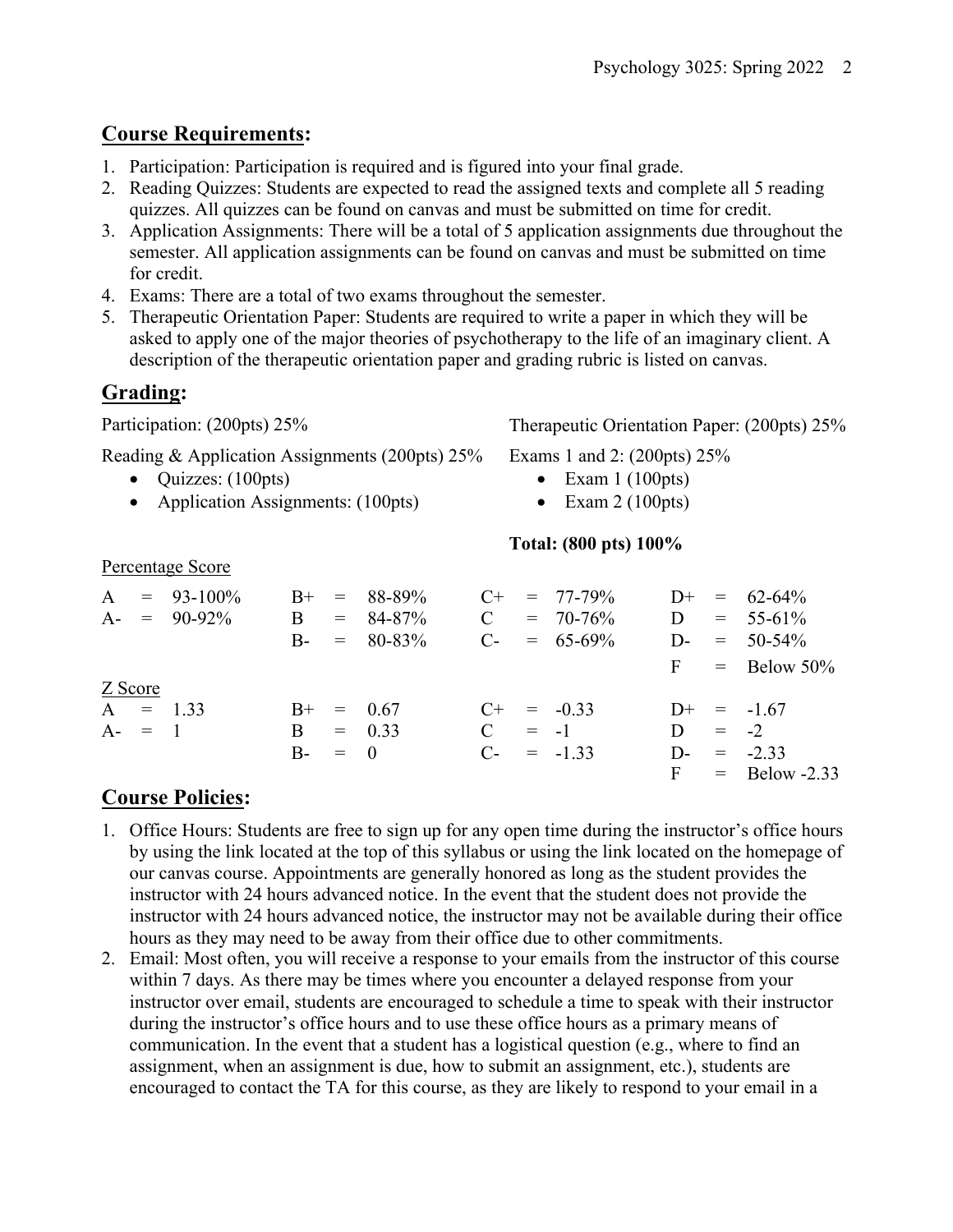more expedient manner. You can contact the TA for this course by using the link located at the top of this syllabus or the link located on the homepage of our canvas course.

- 3. Attendance: Student are at risk of being de-enrolled from this course in the event that they miss 4 or more class sessions (i.e., if absences exceed 20 percent of class meetings).
- 4. Participation: Students must participate in our class discussion times to receive participation credit. Students who participate in Class 26 will be given participation points, which they can use to replace up to 1 missed class session. Students who respond to questions in reference to an optional online class lecture (i.e., Class 27) will also receive points, which they can use to replace an additional missed class session. In certain extenuating circumstances, alternatives may be provided to make up participation points if permission is obtained from the instructor.
- 5. Quizzes: All quizzes are due on Friday by 5pm. Students are allowed extensions through Monday at midnight if needed, but students will not be allowed to submit quizzes after a quiz closes on canvas. If 90% of our class completes the IDEA evaluation for this course by the end of the semester, each student's lowest quiz score will be replaced with a full score.
- 6. Application Assignments: All application assignments are due on Friday by 5pm. Students are allowed extensions through Monday at midnight if needed, but students will not be allowed to submit an application assignment after the assignment closes on canvas. Students may choose to replace one of their application assignments with a full score by completing the course feedback survey.
- 7. Exams: Students are required to complete one essay exam as part of this course. This essay exam is due on Friday at 5pm. Students are allowed extensions through the following Friday at midnight if needed, but students will not be allowed to submit their essay exam after the assignment closes on canvas. In addition, students are required to complete one multiple-choice exam as part of this course. This exam will be administered during our scheduled class time. An optional third exam will be also administered at the end of this course, which can be used to replace a low exam score. As such, a student may elect to take the third exam if they were unable to complete the second exam during our scheduled class time, or if they were unsatisfied with one of their previous exam scores. The student's lowest exam score will be replaced with their score on this third exam if they perform better on this exam when compared to their previous two exams.
- 8. Therapeutic Orientation Paper: The therapeutic orientation paper is due on Friday at 5pm. In certain extenuating circumstances, students may be provided with the opportunity to submit their therapeutic orientation paper late. However, permission to submit their therapeutic orientation paper late must be provided by the instructor and students must submit their paper by the last day of the semester.

# **Attendance and Participation Policy:**

Regular and punctual attendance at all synchronous class sessions is considered essential to optimum academic achievement. If the student is absent for more than 10 percent of class sessions (virtual or face-to-face), the faculty member will issue a written warning of de-enrollment. If the absences exceed 20 percent, the student may be de-enrolled without notice until the university drop date or, after that date, receive the appropriate grade for their work and participation. In some courses, a portion of the credit hour content will be delivered asynchronously and attendance will be determined by submitting the assignments by the posted due dates. If absences exceed these limits but are due to university excused health issues, an exception will be granted. A day of attendance in asynchronous content is determined as contributing a substantive note, assignment, discussion, or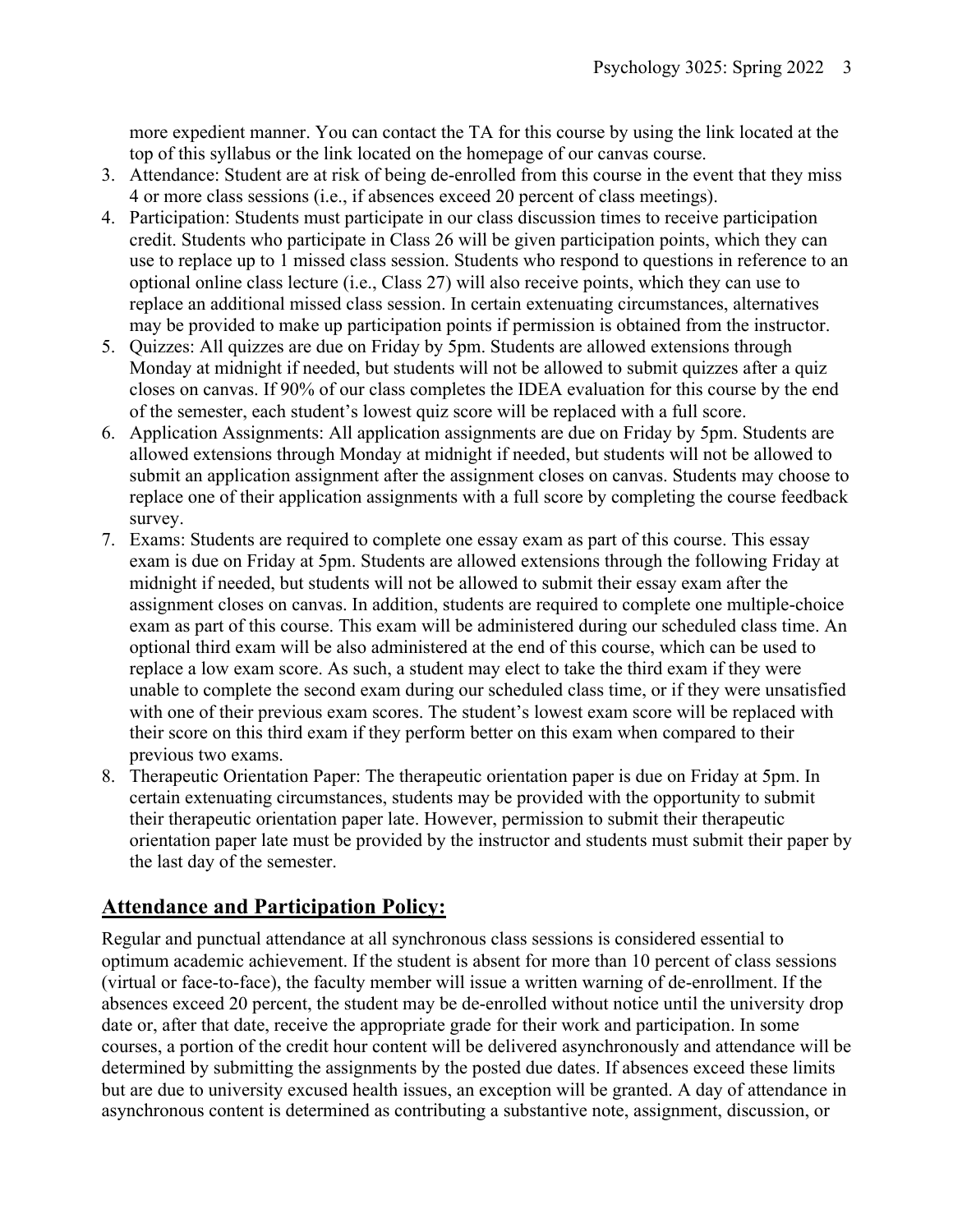submission by the posted due date. Failure to meet these standards will result in an absence for that day. Instructors will determine how many asynchronous attendance days are required each week. A complete description of the Academic Policies along can be found in the Undergraduate Academic Catalog.

# **Course Credit Hour Information:**

In the interest of providing sufficient time to accomplish the stated Course Learning Outcomes, this class meets the PLNU credit hour policy for a 4-unit class delivered over 15 weeks. It is anticipated that students will spend a minimum of 37.5 participation hours per credit hour on their coursework. For this course, students will spend an estimated 150 total hours meeting the course learning outcomes. The time estimations are provided in the Canvas modules.

# **Academic Honesty Policy:**

Students should demonstrate academic honesty by doing original work and by giving appropriate credit to the ideas of others. Academic dishonesty is the act of presenting information, ideas, and/or concepts as one's own when in reality they are the results of another person's creativity and effort. A faculty member who believes a situation involving academic dishonesty has been detected may assign a failing grade for that assignment or examination, or, depending on the seriousness of the offense, for the course. Faculty will follow and students may appeal using the procedures in the University Catalog. See the Academic Policies for definitions of kinds of academic dishonesty and for further policy information.

# **Use of Technology**

In order to be successful in the online environment, you'll need to meet the minimum technology and system requirements; please refer to the Technology and System Requirements information. Additionally, students are required to have headphone speakers compatible with their computer available to use. If a student is in need of technological resources please contact student-techrequest@pointloma.edu. Problems with technology do not relieve you of the responsibility of participating, turning in your assignments, or completing your class work.

# **Copyright Policy:**

Point Loma Nazarene University, as a non-profit educational institution, is entitled by law to use materials protected by US Copyright Act for classroom education. Any use of those materials outside of the class may violate the law. More information on the **PLNU** Copyright Policy can be found online.

# **State Authorization**

State authorization is a formal determination by a state that Point Loma Nazarene University is approved to conduct activities regulated by that state. In certain states outside California, Point Loma Nazarene University is not authorized to enroll online (distance education) students. If a student moves to another state after admission to the program and/or enrollment in an online course, continuation within the program and/or course will depend on whether Point Loma Nazarene University is authorized to offer distance education courses in that state. It is the student's responsibility to notify the institution of any change in his or her physical location. Refer to the map on State Authorization to view which states allow online (distance education) outside of California.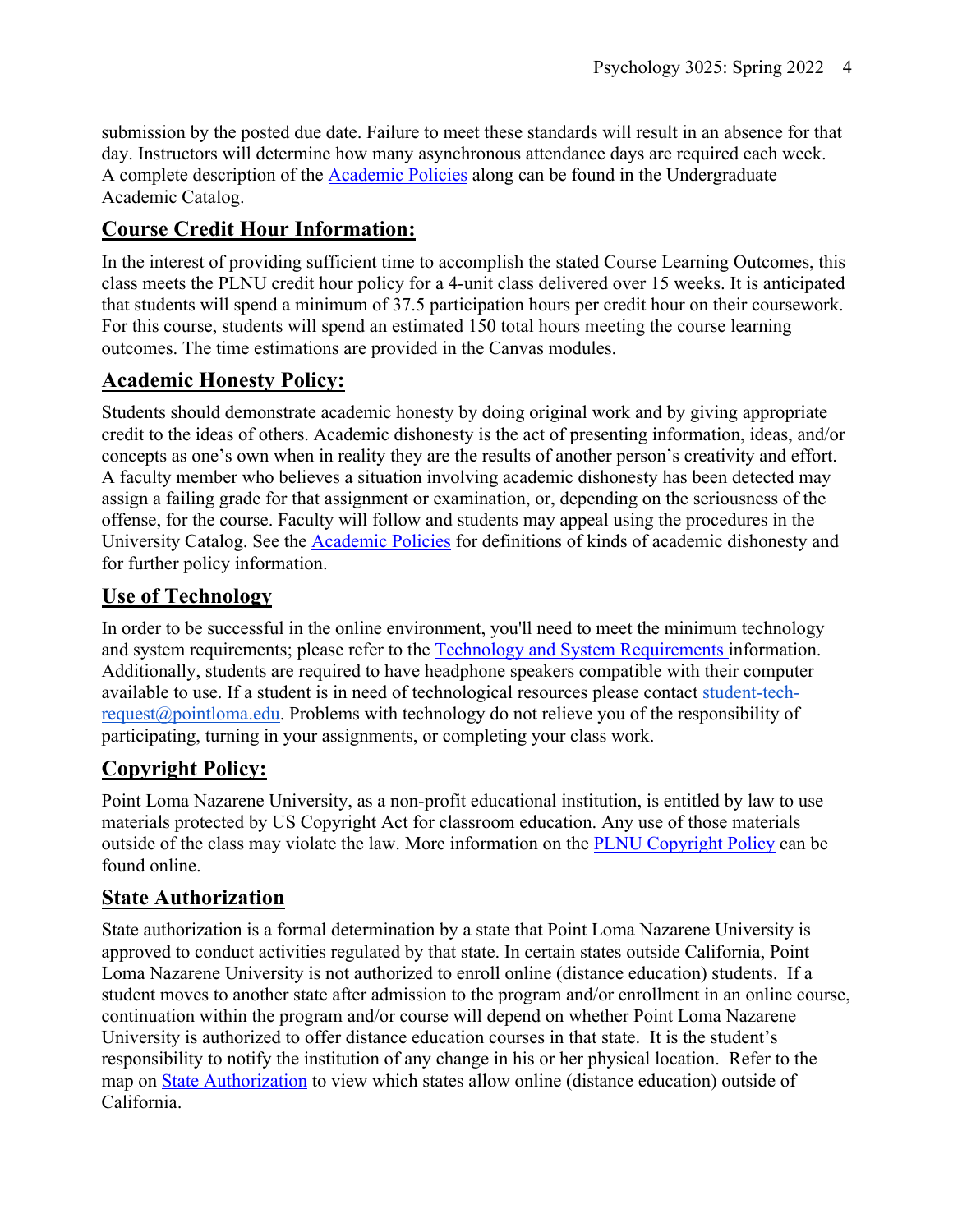### **Academic Accommodations:**

PLNU is committed to providing equal opportunity for participation in all its programs, services, and activities. Students with disabilities may request course-related accommodations by contacting the Educational Access Center (EAC), located in the Bond Academic Center (EAC@pointloma.edu or 619-849-2486). Once a student's eligibility for an accommodation has been determined, the EAC will issue an academic accommodation plan ("AP") to all faculty who teach courses in which the student is enrolled each semester. PLNU highly recommends that students speak with their professors during the first two weeks of each semester/term about the implementation of their AP in that particular course and/or if they do not wish to utilize some or all of the elements of their AP in that course. Students who need accommodations for a disability should contact the EAC as early as possible (i.e., ideally before the beginning of the semester) to assure appropriate accommodations can be provided. It is the student's responsibility to make the first contact with the EAC. Students may find additional support through other campus offices as well including the Office of Spiritual Development, the Tutorial Center, and/or the Wellness Center.

# **Introduction to Clinical and Community Interventions**

### **Week 1 – Psychotherapy**

#### *Week 1 Overview*

This week we will review the policies and requirements for this course. In addition, we will reflect on the definition of psychotherapy and discuss the role that theory plays in the practice of psychotherapy.

### *Student Learning Outcomes*

- 1. Review course requirements.
- 2. Reflect on the definition psychotherapy.
- 3. Discuss the role that theory plays in the practice of psychotherapy.

### *Tasks*

Attend and participate in the following class:

•  $1/13 - Class 1$ : Psychotherapy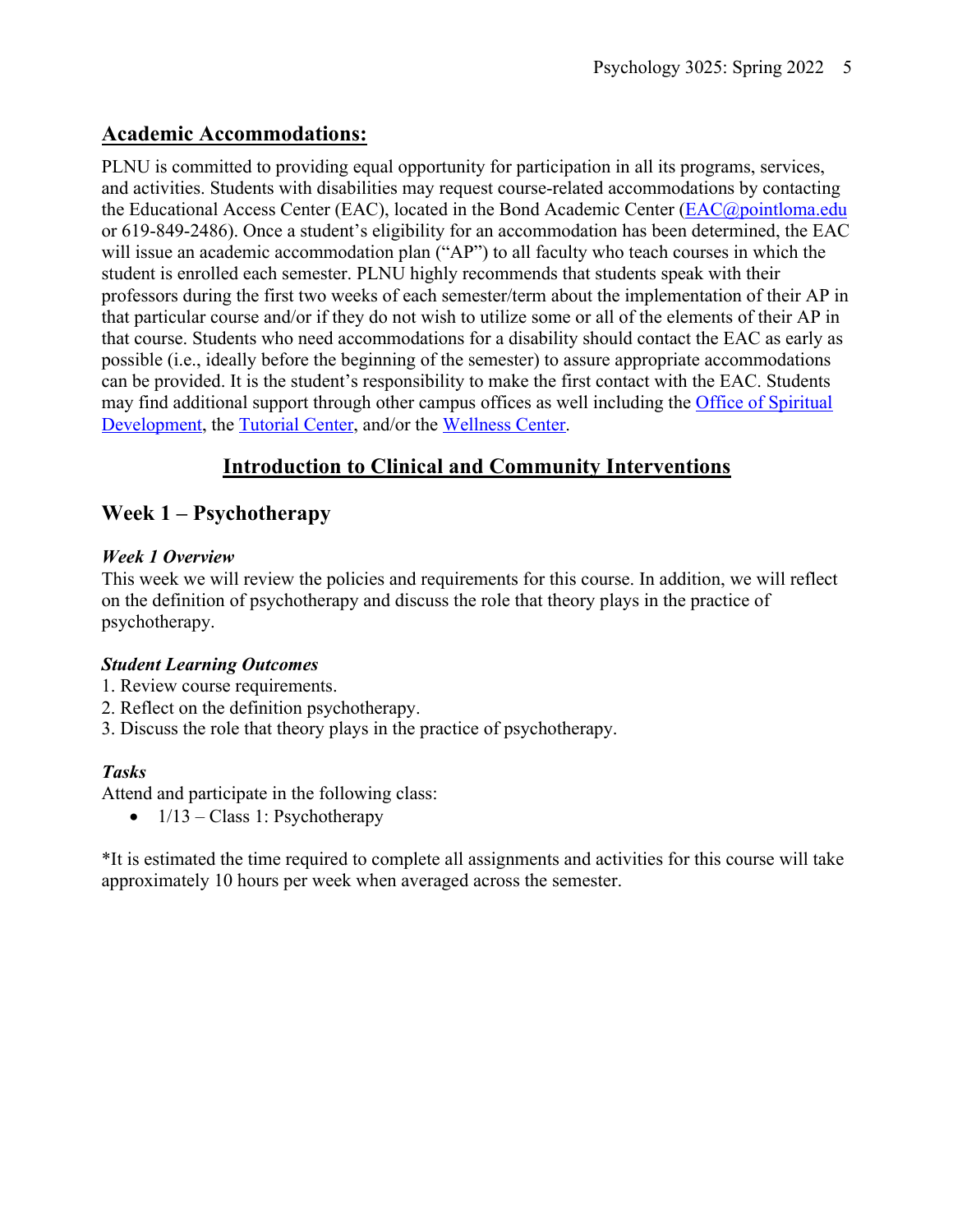# **Week 2 – On Being a Psychotherapist**

#### *Week 2 Overview*

This week we will review the different pathways to becoming a psychotherapist. In addition, we will review the key therapeutic factors demonstrated in the research to be effective across theoretical perspectives and apply several key ethical principles related of the practice of psychotherapy using a variety of case vignettes.

#### *Student Learning Outcomes*

1. Review the different pathways to becoming a psychotherapist.

2. Discuss some of the key benefits and challenges to life as a psychotherapist.

3. Reflect on the key characteristics and skills that make for a good therapist.

4. Apply several ethical principles regarding the practice of psychotherapy to a variety of case vignettes.

5. Identify the key therapeutic factors demonstrated in the research to be effective across theoretical orientations.

### *Tasks*

Attend and participate in the following classes:

- 1/18 Class 2: On Being and Becoming a Psychotherapist
- $\bullet$  1/20 Class 3: On Being an Effective and Ethical Psychotherapist

### *Required Readings and Associated Assignments*

Safran, J. D. (2012). Theory. *In Psychoanalysis and Psychoanalytic Therapies*. Washington, DC: American Psychological Association located in the course reader.

• 1/21 – Ouiz 1: Psychoanalytic Theory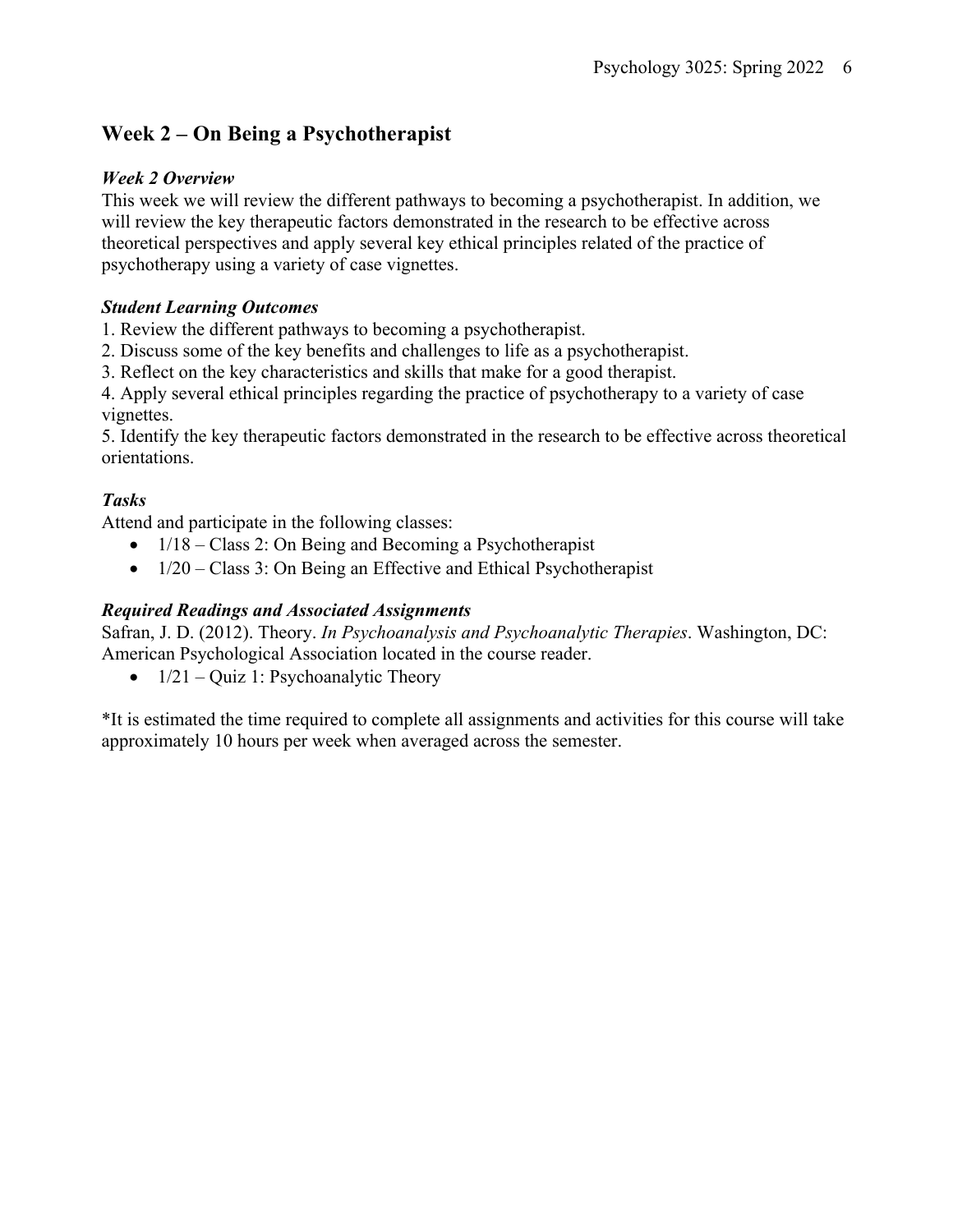# **Unit 1 – Psychodynamic Approaches to Treatment**

### **Week 3 – Theoretical Foundations to the Psychoanalytic Tradition**

#### *Week 3 Overview*

This week we will introduce the psychoanalytic tradition and three of the major theories of psychotherapy related to the psychodynamic approach to treatment which include: Classical Psychoanalysis (S. Freud), Ego Psychology (A. Freud), and Self Psychology (Kohut).

#### *Student Learning Outcomes*

1. Review the major concepts, techniques, and target outcomes for the major theories of psychotherapy related to the psychodynamic approach to treatment.

2. Apply the major concepts of the psychodynamic approach to various case studies and recommend the appropriate interventions.

3. Formulate a psychodynamic case conceptualization of various cases.

### *Tasks*

Attend and participate in the following classes:

- $1/25 Class 4$ : Classical Psychoanalysis
- $1/27 Class 5$ : Ego and Self Psychology

### *Required Readings and Associated Assignments*

Yalom, I. (1989). Fat Lady. In *Love's Executioner and Other Tales of Psychotherapy*. New York: Basic Books located in the course reader.

•  $1/28$  – Application Assignment 1: The Case of Betty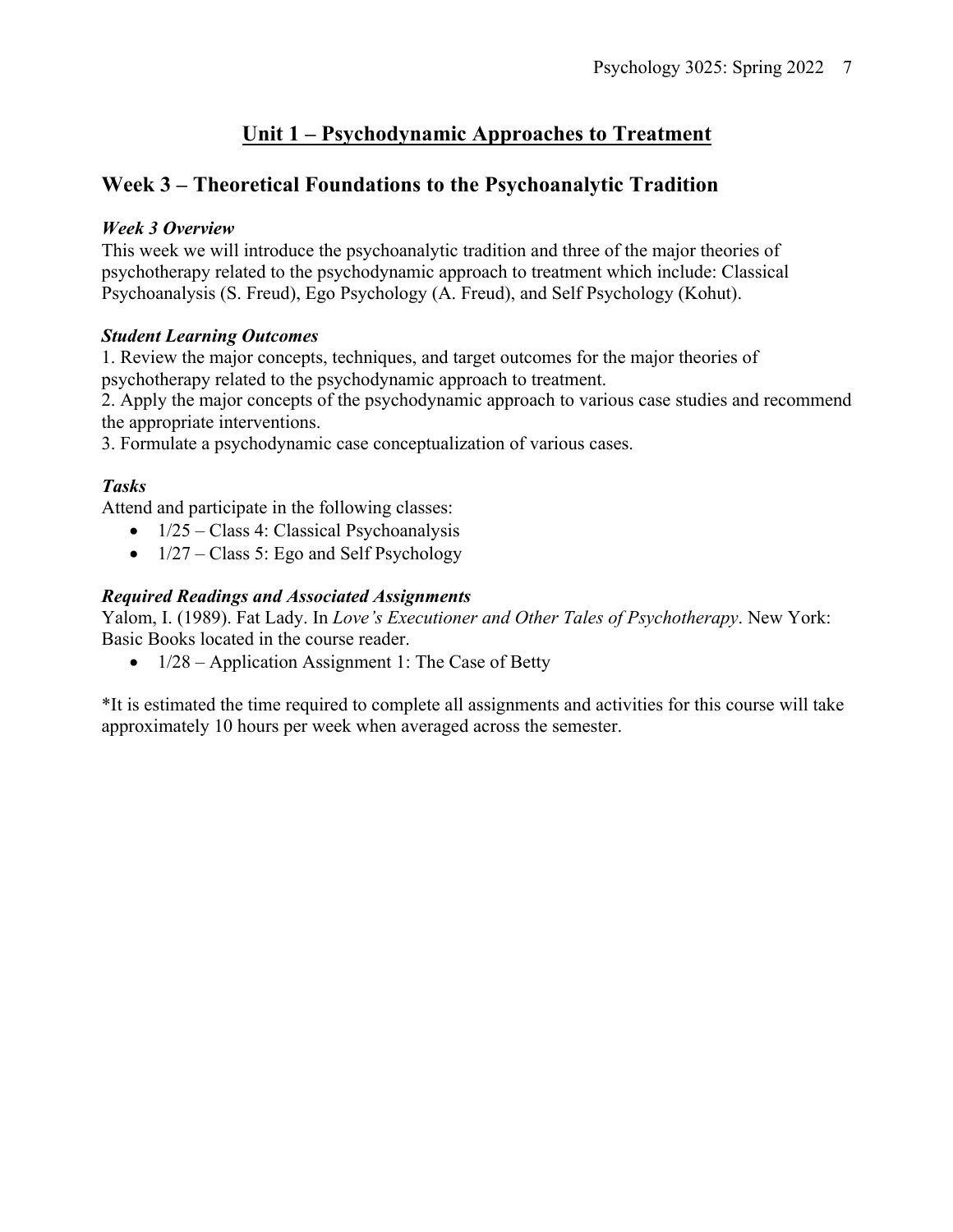## **Week 4 – Contemporary Psychodynamic Approaches**

#### *Week 4 Overview*

This week we will delve deeper into psychoanalytic theory and review two more contemporary theories of psychotherapy related to the psychodynamic approach which include: Object Relations Theory and Time-Limited Dynamic Psychotherapy.

#### *Student Learning Outcomes*

1. Review the major concepts, techniques, and target outcomes for the major theories of psychotherapy related to the psychodynamic approach to treatment.

2. Apply the major concepts of the psychodynamic approach to various case studies and recommend the appropriate interventions.

3. Formulate a psychodynamic case conceptualization of various cases.

#### *Tasks*

Attend and participate in the following classes:

- $2/1$  Class 6: Object Relations Theory
- $2/3$  Class 7: Time-Limited Dynamic Psychotherapy

#### *Required Readings and Associated Assignments*

Levenson, H. (2003). Time-limited dynamic psychotherapy: An integrationist perspective. *Journal of Psychotherapy Integration, 13*, 300-333.

- 2/4 Quiz 2: Time-Limited Dynamic Psychotherapy
- 2/4 Application Assignment 2: Cyclical Maladaptive Patterns (Initial Draft)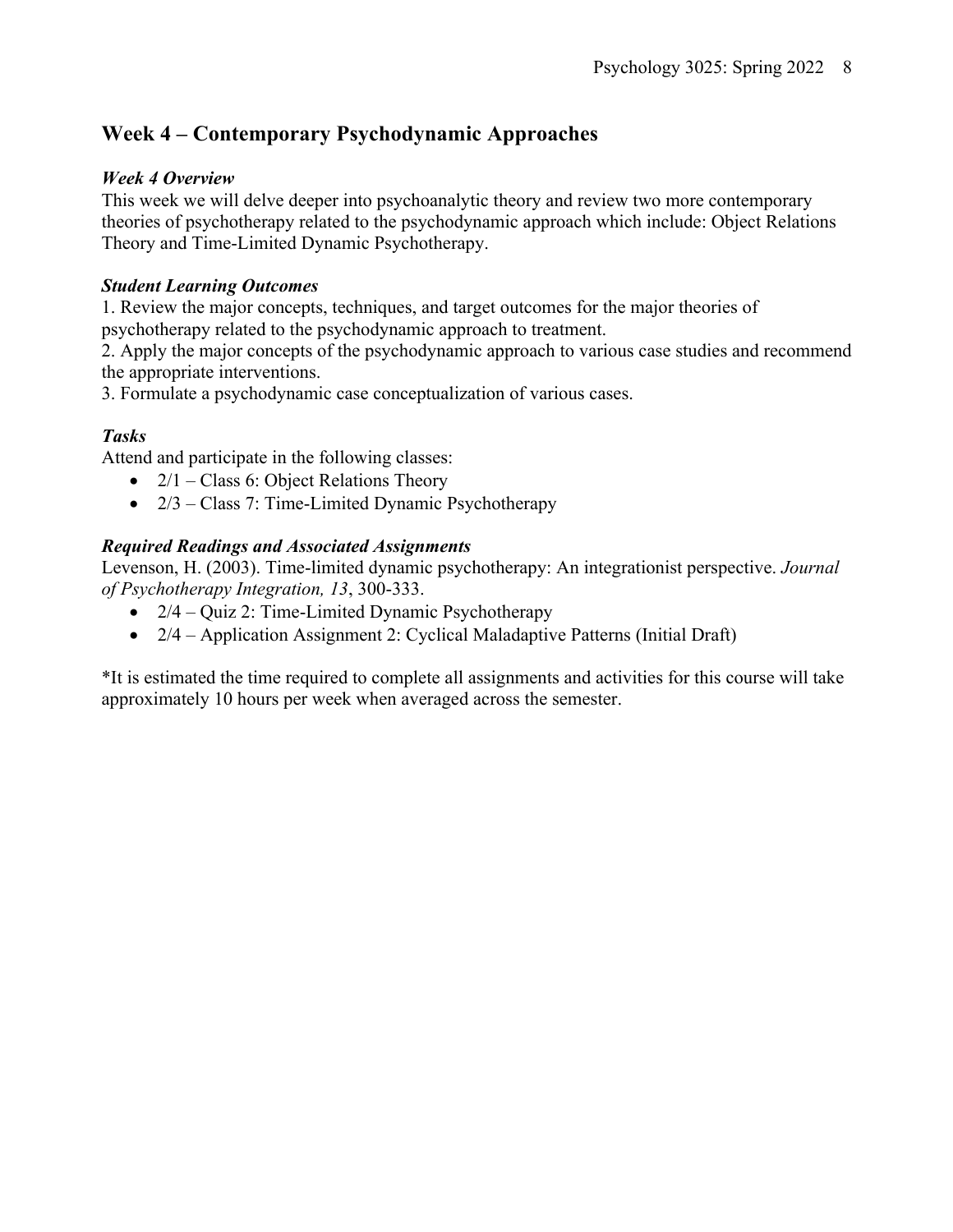# **Week 5 – Psychodynamic Conceptualization and Demonstration**

#### *Week 5 Overview*

This week we will discuss how to conceptualize a case from a psychodynamic perspective and illustrate how this approach is applied in the practice of psychotherapy through a video demonstration. In addition, time will be devoted to helping students improve their cyclical maladaptive pattern assignments.

#### *Student Learning Outcomes*

- 1. Learn how to conceptualize using the cyclical maladaptive pattern.
- 2. Review how psychodynamic psychotherapy is practiced through a video demonstration.

### *Tasks*

Attend and participate in the following classes:

- 2/8 Class 8: Psychodynamic Conceptualization
- 2/10 Class 9: Psychodynamic Demonstration

### *Required Readings and Associated Assignments*

Levenson, H. (2003). Time-limited dynamic psychotherapy: An integrationist perspective. *Journal of Psychotherapy Integration, 13*, 300-333.

• 2/11 – Application Assignment 2: Cyclical Maladaptive Patterns (Final Draft)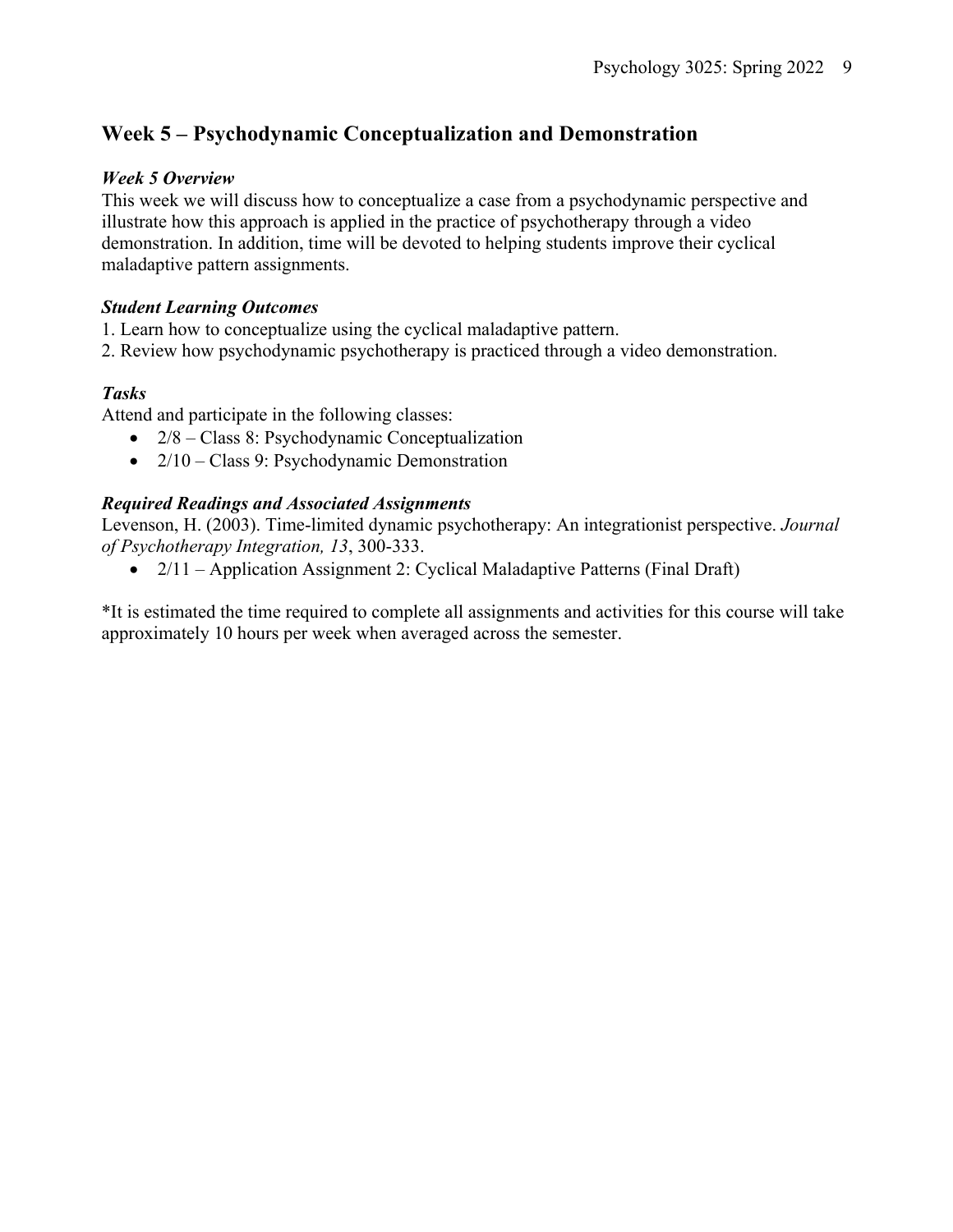# **Unit 2 – Cognitive-Behavioral Approaches to Treatment**

### **Week 6 – Theoretical Foundations to the Cognitive-Behavioral Tradition**

#### *Week 6 Overview*

This week we will introduce the cognitive-behavioral tradition. Specifically, we will review behavior therapy and discuss the influence of behaviorism on Cognitive-Behavioral Therapy. Following this discussion, we will then review Rational-Emotive Behavior Therapy (Ellis) and explain how this specific form of therapy fits within the CBT tradition.

#### *Student Learning Outcomes*

1. Review the major concepts, techniques, and target outcomes for the major theories of psychotherapy related to the cognitive-behavioral approach to treatment.

2. Apply the major concepts of the cognitive-behavioral approach to various case studies and recommend the appropriate interventions.

3. Formulate a cognitive-behavioral case conceptualization of various cases.

#### *Tasks*

Attend and participate in the following classes:

- $2/15 Class 10$ : Behavior Therapy
- 2/17 Class 11: Rational-Emotive Behavior Therapy

#### *Required Readings and Associated Assignments*

Dobson, K. S. (2012). Theory. *In Cognitive Therapy*. Washington, DC: American Psychological Association located in the course reader.

•  $2/18 -$ Quiz 3: Cognitive Theory.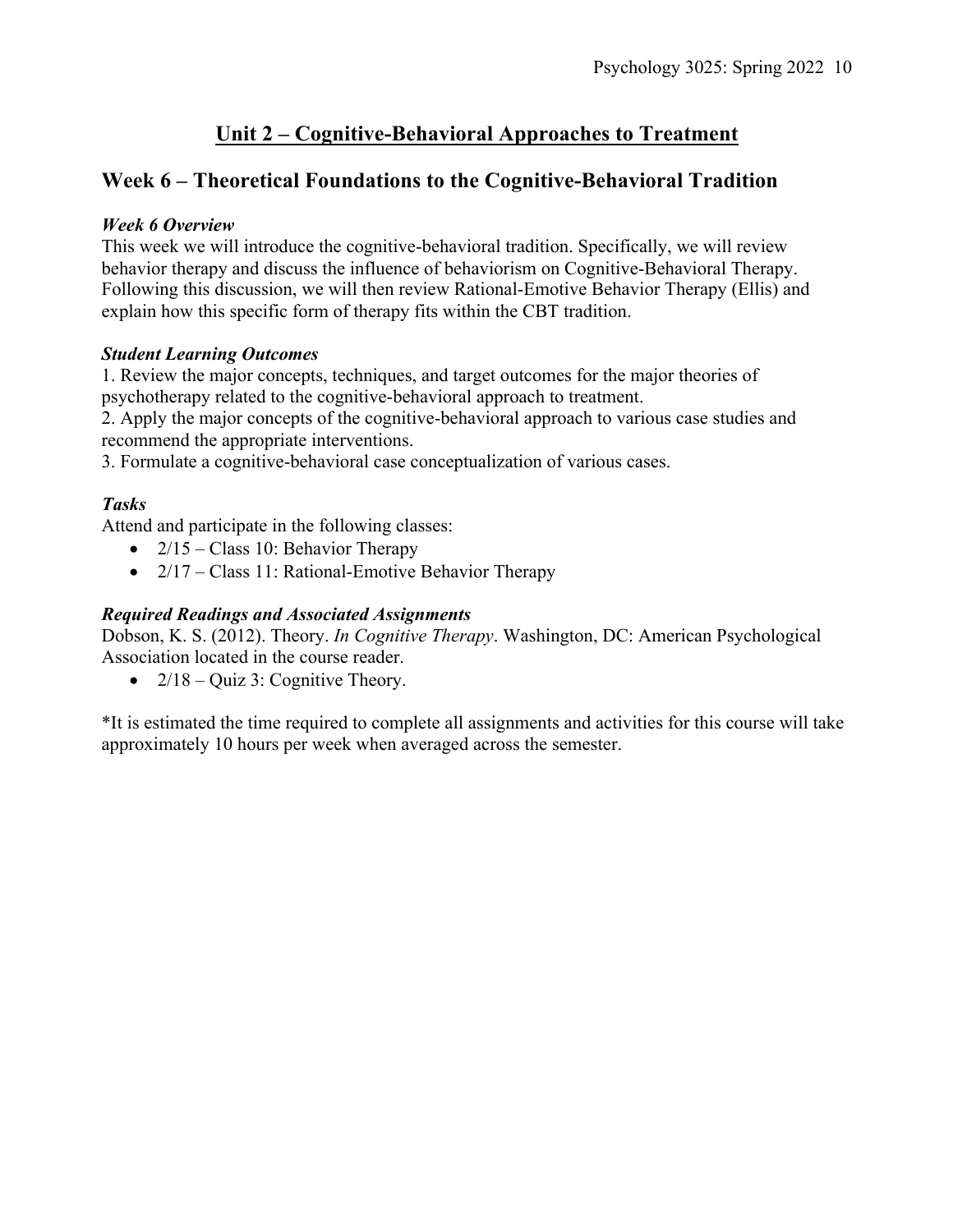# **Week 7 – Contemporary Cognitive-Behavioral Approaches**

#### *Week 7 Overview*

This week we will delve deeper into the cognitive-behavioral tradition and introduce two more contemporary theories of psychotherapy related to the cognitive-behavioral approach which include: Cognitive Therapy (Beck) and Acceptance and Commitment Therapy (Hayes).

#### *Student Learning Outcomes*

1. Review the major concepts, techniques, and target outcomes for the major theories of psychotherapy related to the cognitive-behavioral approach to treatment.

2. Apply the major concepts of the cognitive-behavioral approach to various case studies and recommend the appropriate interventions.

3. Formulate a cognitive-behavioral case conceptualization of various cases.

### *Tasks*

Attend and participate in the following classes:

- $2/22$  Class 12: Cognitive Therapy
- $2/24$  Class 13: Acceptance and Commitment Therapy

#### *Required Readings and Associated Assignments*

Beck, J. S. (2011). Cognitive Conceptualization. *In Cognitive Behavior Therapy*. New York: Gilford Press located in the course reader.

- 2/25 Application Assignment 3: The Case of Sally
- 2/25 Application Assignment 4: Thought Records (Initial Draft)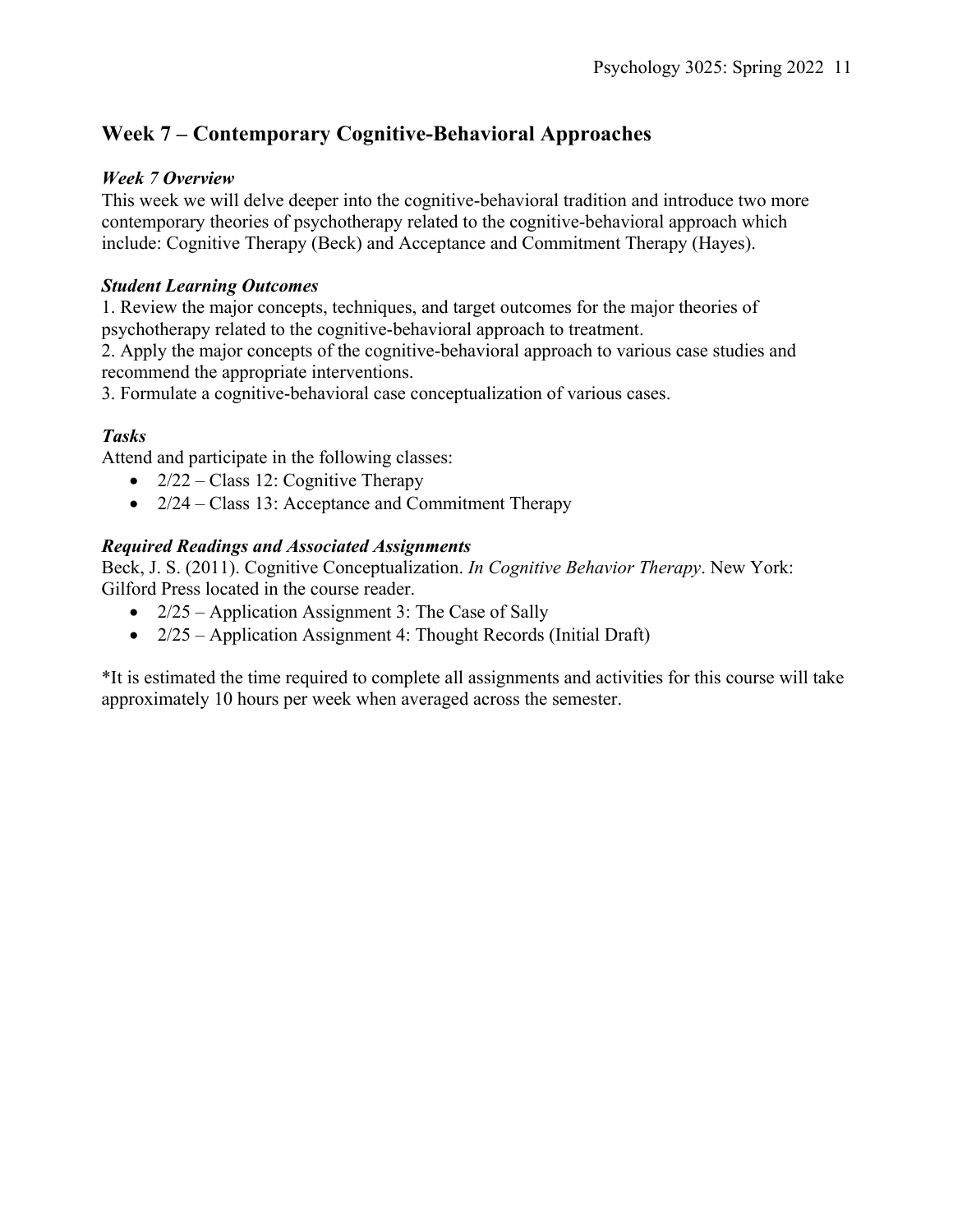### **Week 8 – CBT Conceptualization and Demonstration**

#### *Week 8 Overview*

This week we review the cognitive-behavioral approach to treatment and illustrate how this approach is applied in real life through a video demonstration and case study. In addition, time will be devoted to helping students improve their thought record assignments and the unit exam will be administered.

#### *Student Learning Outcomes*

1. Learn how to conceptualize using a thought record.

2. Witness how CBT is practiced through a video demonstration.

3. Demonstrate an understanding of the cognitive-behavioral approach to psychotherapy including the major constructs, techniques, and target outcomes of this approach.

### *Tasks*

Attend and participate in the following classes:

- 3/1 Class 14: CBT Conceptualization
- 3/3 Class 15: CBT Demonstration

### *Required Readings and Associated Assignments*

Beck, J. S. (2011). Cognitive Conceptualization. *In Cognitive Behavior Therapy*. New York: Gilford Press located in the course reader.

• 3/4 – Application Assignment 4: Thought Records (Final Draft)

Exam 1 – Cognitive-Behavioral Approaches to Treatment

• 3/4 – Exam 1 (Essay): Cognitive-Behavioral Approaches to Treatment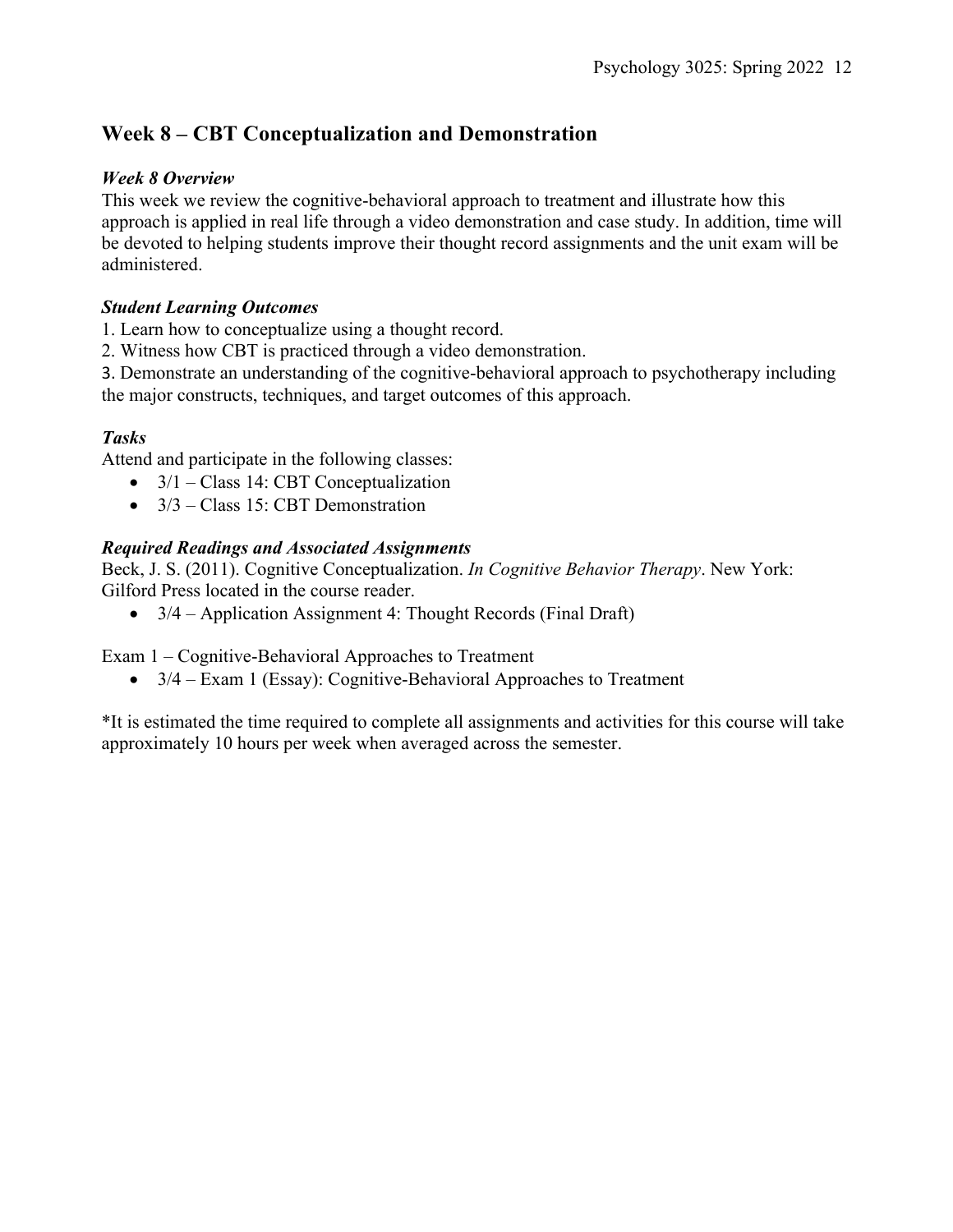### **Unit 3 – Existential-Humanistic Approaches to Treatment**

### **Week 9 – Existential-Humanistic Approaches to Treatment**

#### *Week 9 Overview*

This week we will introduce the existential-humanistic tradition. Specifically, we will review Person-Centered Therapy (Rogers) and Gestalt Therapy (Perls). In addition, we will discuss how humanistic philosophy influenced the existential-humanistic approach to treatment.

#### *Student Learning Outcomes*

1. Review the major concepts, techniques, and target outcomes for the major theories of psychotherapy related to the existential-humanistic approach to treatment.

2. Apply the major concepts of the existential-humanistic approach to various case studies and recommend the appropriate interventions.

3. Formulate an existential-humanistic case conceptualization of various cases.

#### *Tasks*

Attend and participate in the following classes:

- 3/15 Class 16: Person-Centered
- $3/17 Class 17$ : Gestalt Therapy

#### *Required Readings and Associated Assignments*

Schneider, K. J., & Krug, O. T. (2017). Theory. *In Existential-Humanistic Therapy*. Washington, DC: American Psychological Association located in the course reader.

• 3/18 – Quiz 4: Existential-Humanistic Theory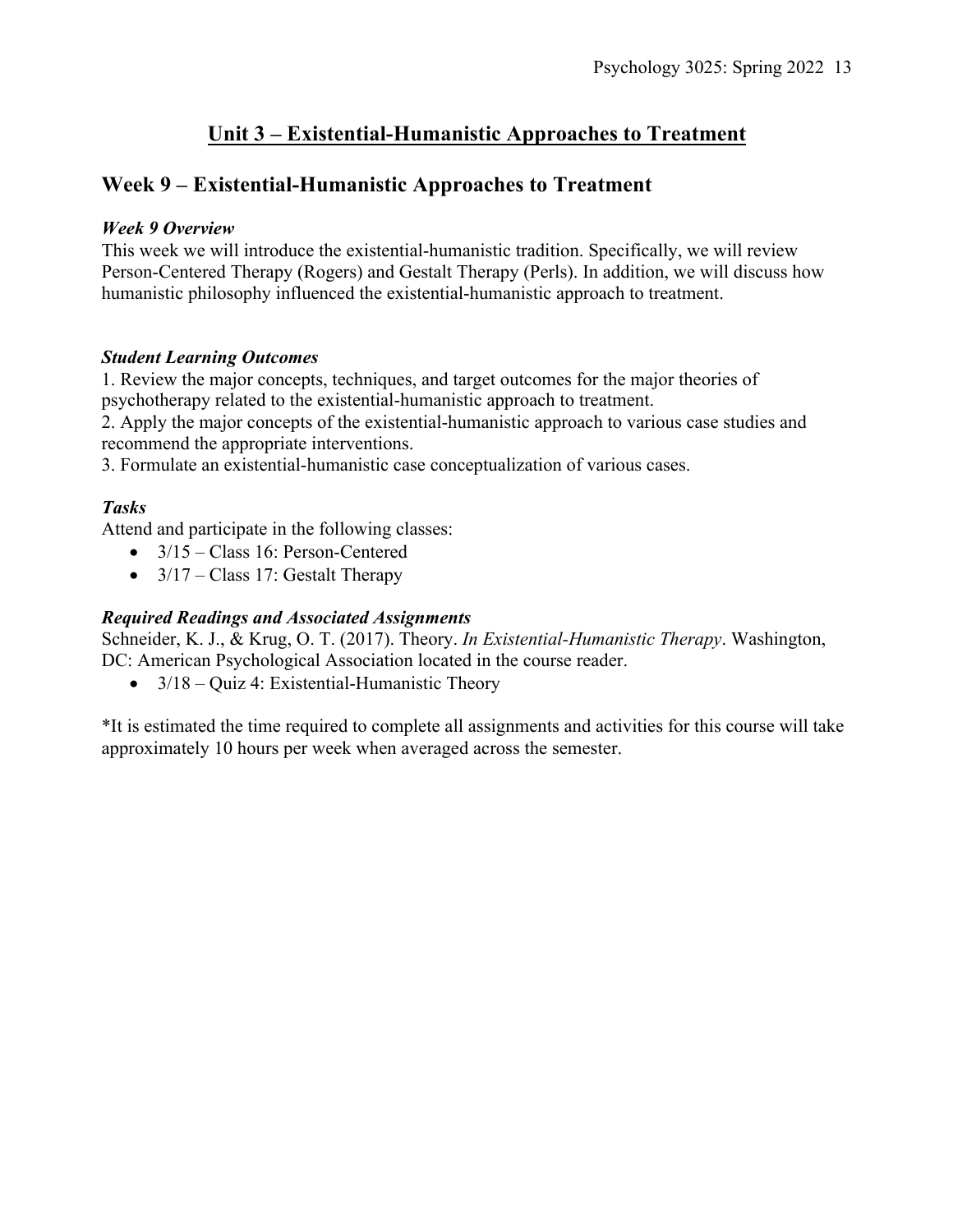# **Week 10 – Existential-Humanistic Approaches to Treatment**

#### *Week 10 Overview*

This week we will delve deeper into the existential-humanistic approach to treatment. Specifically, we will review Existential Psychotherapy (May and Yalom) and discuss the influence of existential philosophy on the existential-humanistic approach to treatment. In addition, application of this approach will be illustrated through a video demonstration.

#### *Student Learning Outcomes*

1. Review the major concepts, techniques, and target outcomes for the major theories of psychotherapy related to the existential-humanistic approach to treatment.

2. Apply the major concepts of the existential-humanistic approach to various case studies and recommend the appropriate interventions.

3. Formulate an existential-humanistic case conceptualization of various cases.

### *Tasks*

Attend and participate in the following classes:

- 3/22 Class 18: Existential Psychotherapy
- 3/24 Class 19: Existential-Humanistic Demonstration

#### *Required Readings and Associated Assignments*

Yalom, I. (1989). "In Search of the Dreamer". In *Love's Executioner and Other Tales of Psychotherapy*. New York: Basic Books located in the course reader.

• 3/25 – Application Assignment 5: The Case of Marvin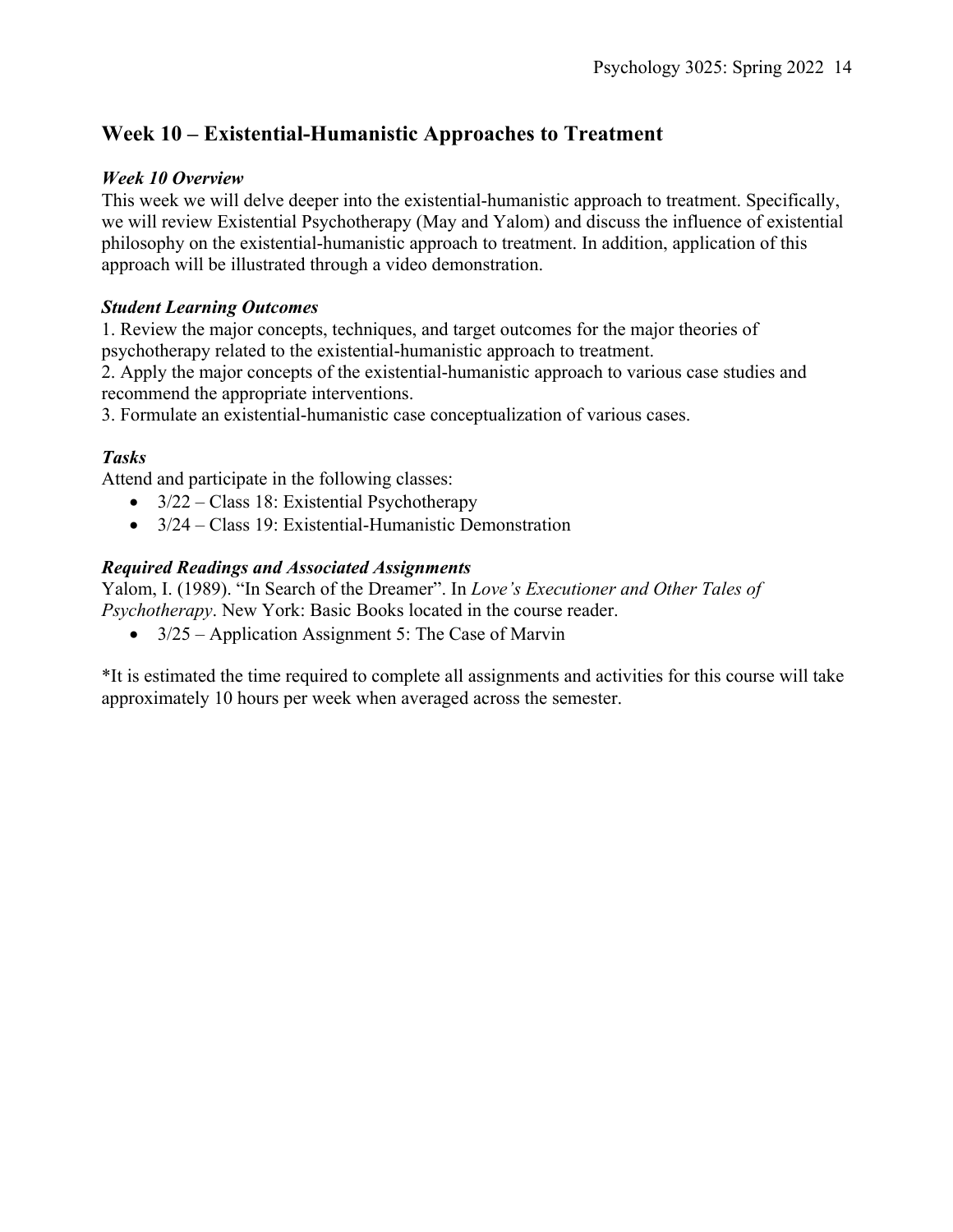### **Week 11 – Existential-Humanistic Conceptualization and Exam**

#### *Week 11 Overview*

This week we review the existential-humanistic approach to treatment and illustrate how this approach might be applied through a case study. In addition, the unit exam will be administered.

#### *Student Learning Outcomes*

1. Review the major concepts, techniques, and target outcomes for the major theories of psychotherapy related to the existential-humanistic approach to treatment.

2. Apply the major concepts of the existential-humanistic approach to various case studies and recommend the appropriate interventions.

3. Formulate an existential-humanistic case conceptualization of various cases.

#### *Tasks*

Attend and participate in the following classes:

- 3/29 Class 20: Existential-Humanistic Conceptualization
- $3/31 Exam 2$  (Multiple Choice) Existential-Humanistic Approaches to Treatment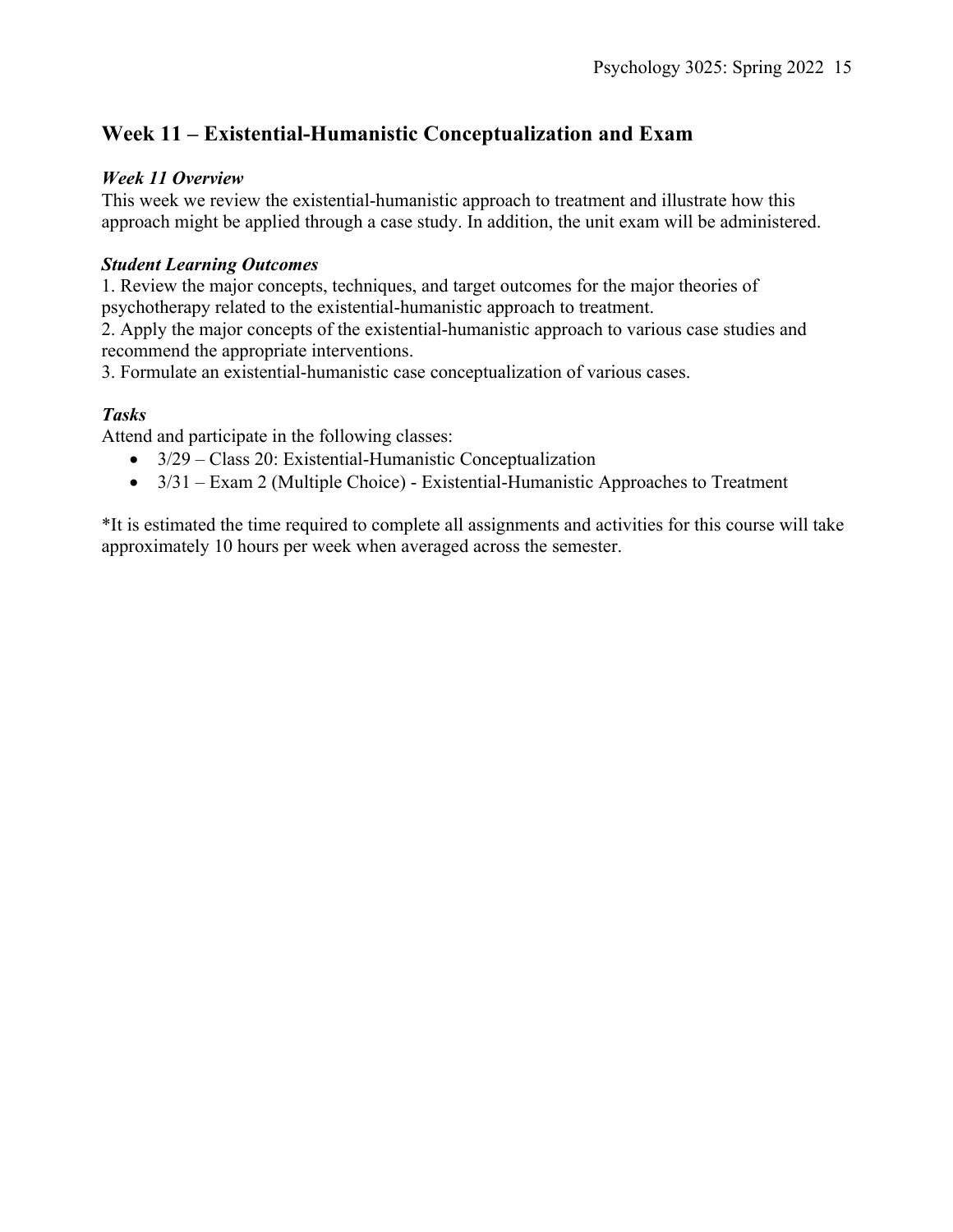### **Unit 4 – Systemic, Multicultural, and Community Approaches to Treatment**

### **Week 12 – Systemic and Multicultural Approaches to Treatment**

#### *Week 12 Overview*

This week we will introduce the systemic, multicultural, and community-based approaches to helping people in distress. Specifically, we will review Family Systems Therapy, Structural Family Therapy, Multicultural Therapy, and Feminist Therapy.

#### *Student Learning Outcomes*

1. Review the major concepts, techniques, and target outcomes for the major theories of psychotherapy related to the systemic, multicultural, and community-based approaches to treatment. 2. Apply the major concepts of the systemic, multicultural, and community-based approaches to treatment to various case studies and recommend the appropriate interventions.

3. Formulate case conceptualizations of various cases based on systemic, multicultural, and community-based perspectives.

#### *Tasks*

Attend and participate in the following classes:

- $4/5$  Class 21: Systemic Approaches to Treatment
- 4/7 Class 22: Multicultural Approaches to Treatment

#### *Required Readings and Associated Assignments*

Wolf, T. (2014). Community psychology practice: Expanding the impact of psychology's work. *The American Psychologist, 69*, 803-813 located in the course reader.

• 4/8 – Quiz 5: Community Psychology Theory and Practice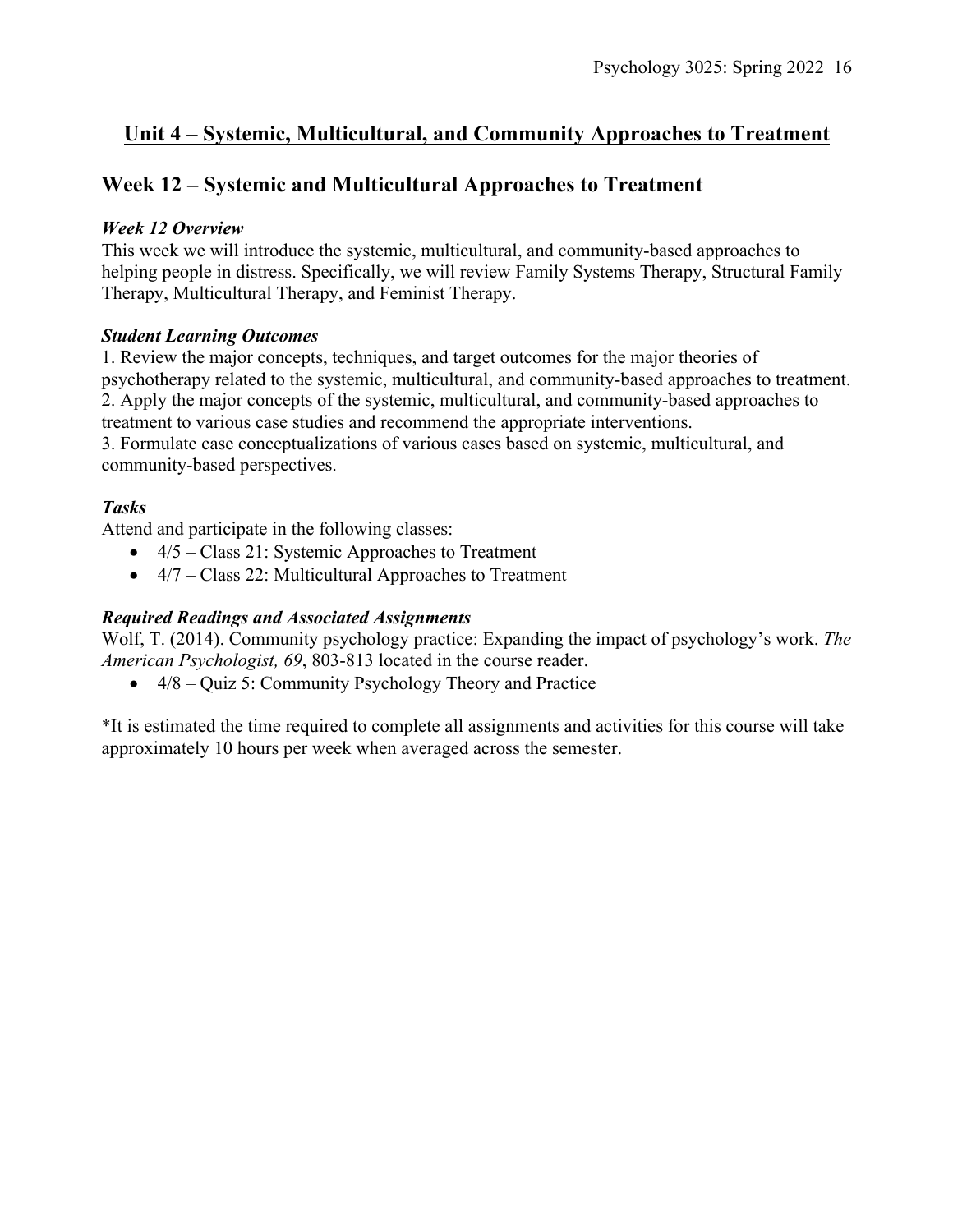# **Week 13 – Community Approaches to Treatment**

### *Week 13 Overview*

This week we review the community-based approach to helping people in distress and illustrate how this approach can be applied in a university setting.

#### *Student Learning Outcomes*

1. Review the major concepts, techniques, and target outcomes for the major theories of psychotherapy related to the systemic, multicultural, and community-based approaches to treatment. 2. Apply the major concepts of the systemic, multicultural, and community-based approaches to treatment to various case studies and recommend the appropriate interventions.

3. Formulate case conceptualizations of various cases based on systemic, multicultural, and community-based perspectives.

### *Tasks*

1. Attend and participate in the following classes:

- $\bullet$  4/12 Class 23: Community Treatment Approaches
- $4/14$  Easter Break (No Class)
- 2. Complete an initial draft of your therapeutic orientation paper.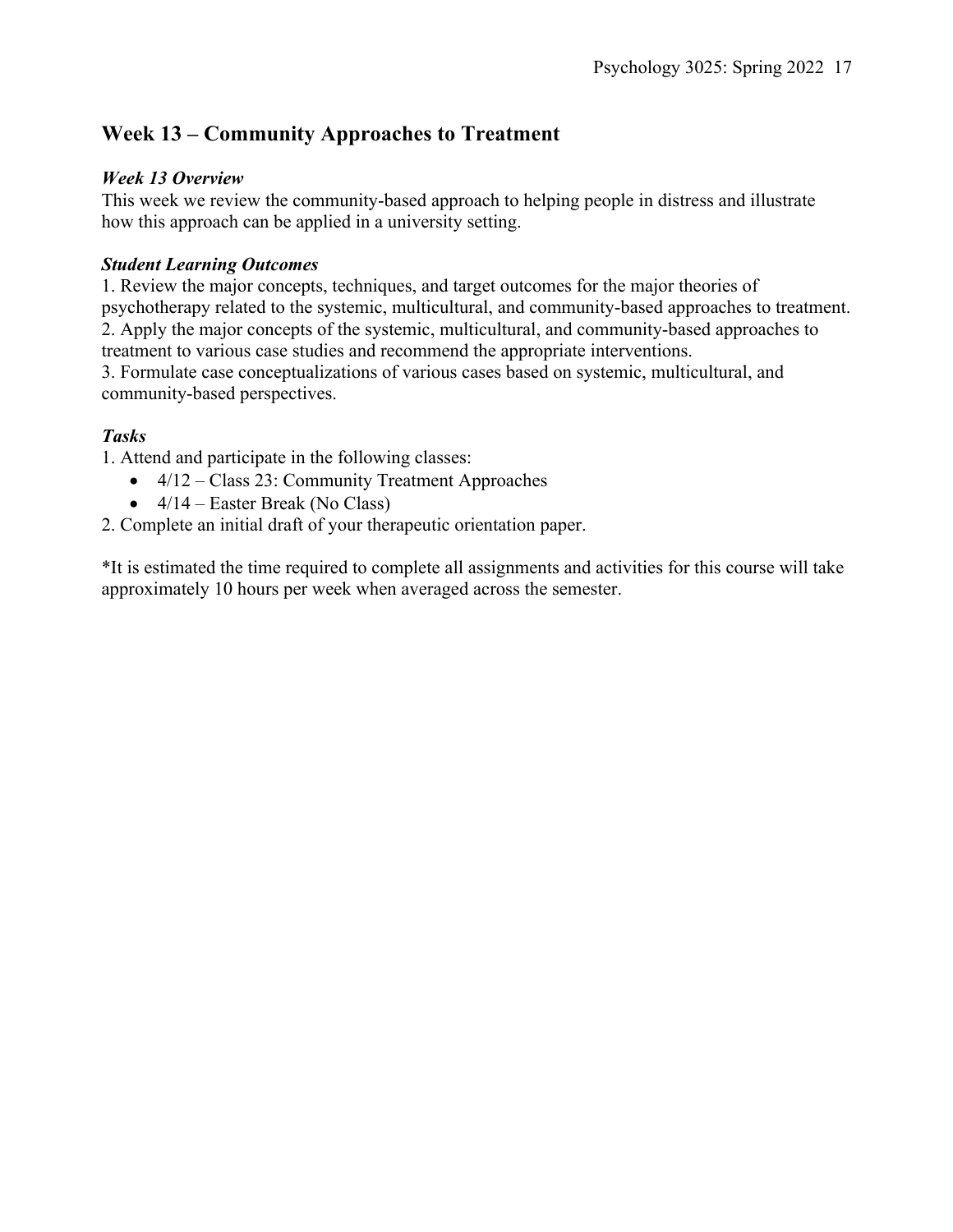### **Week 14 – Therapeutic Orientation Paper**

#### *Week 14 Overview*

In the final weeks of this course, we will review how to write up your therapeutic orientation paper.

#### *Student Learning Outcomes*

1. Write up a background summary for an original case.

2. Summarize a major theory of psychotherapy.

3. Formulate a case conceptualization based on an original case study and propose a relevant treatment plan from one of the major theories of psychotherapy.

### *Tasks*

1. Attend and participate in the following classes:

- 4/19 Class 24: Background Summary
- $4/21 Class 25$ : Theoretical Summary

2. Complete an initial draft of your therapeutic orientation paper.